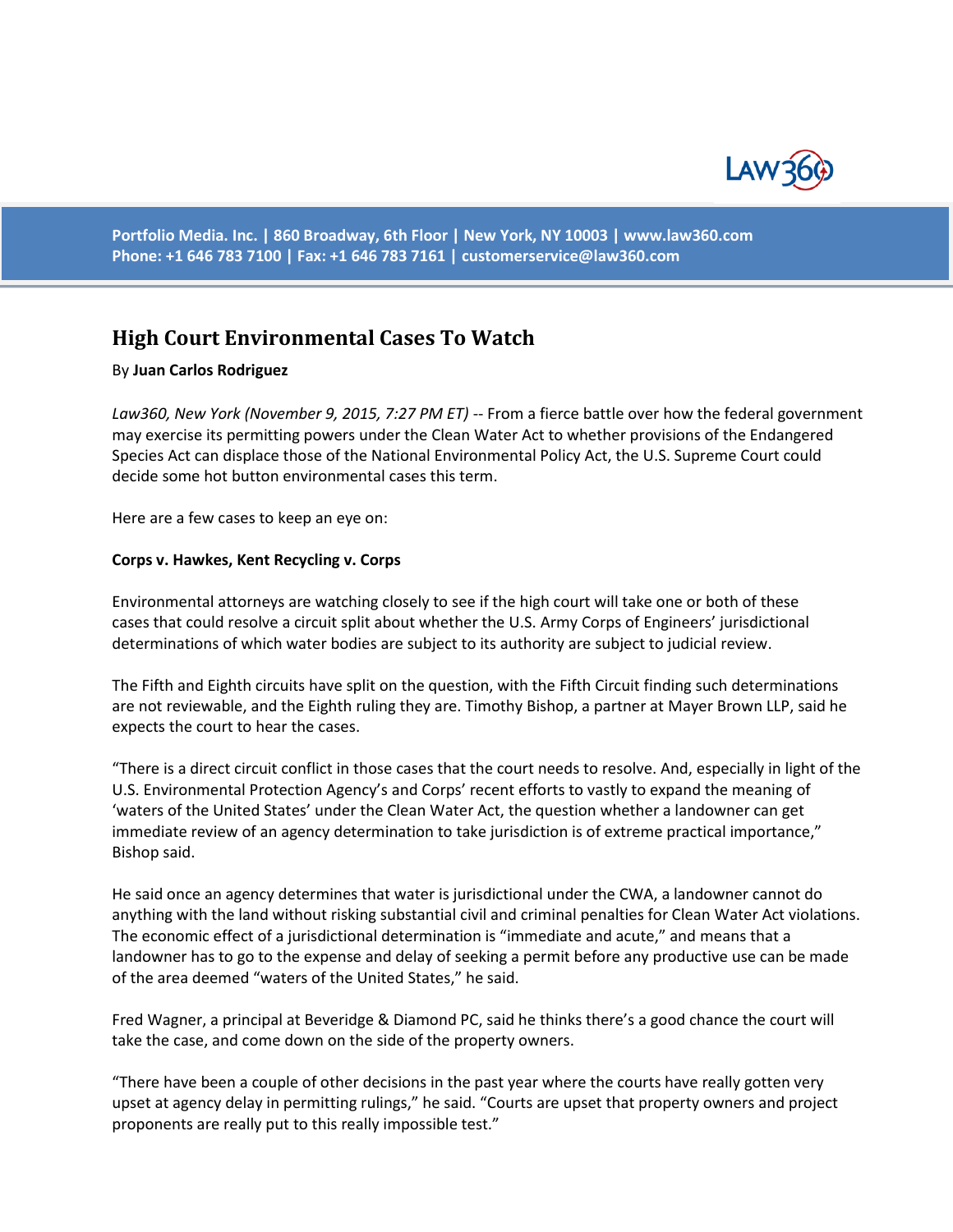The Corps is represented by Donald B. Verrilli Jr., John C. Cruden, Malcolm L. Stewart, Ginger D. Anders, Jennifer Scheller Neumann and Robert J. Lundman of the U.S. Department of Justice.

Hawkes and Kent are represented by M. Reed Hopper and Mark Miller of the Pacific Legal Foundation.

The cases are U.S. Army Corps of Engineers v. Hawkes Co. Inc. et al., case number 15-290; and Kent Recycling Services LLC v. U.S. Army Corps of Engineers, case number 14-493; both in the U.S. Supreme Court.

## **Sturgeon v. Masica**

The Supreme Court has agreed to weigh in on whether the National Park Service can apply federal laws to nonfederal lands inside parks, a ruling that Alaska Native corporations worry could adversely affect their ability to use their native lands.

The decision comes after petitioner John Sturgeon argued that the Ninth Circuit had misinterpreted the Alaska National Interest Lands Conservation Act in a ruling that increased federal regulations on tribal, state and private lands. The NPS had urged the court in early August to pass on reviewing the decision.

Several Alaska Native corporations and the state of Alaska are urging the high court to overturn the ruling, worried that the circuit court's interpretation of the Alaska National Interest Lands Conservation Act could vastly expand federal regulation of their lands within national park boundaries.

Some attorneys have said the high court might seize the opportunity to redefine "public lands" under the law — an issue that was considered settled in a previous Ninth Circuit case brought by Native fisherwoman Katie John — which could create tension between the interests of the for-profit Alaska Native corporations that want to avoid federal regulation and rural Alaska Natives whose hunting and fishing livelihoods benefit from federal regulation over public lands.

Sturgeon is represented by William S. Consovoy, Thomas R. McCarthy and J. Michael Connolly of Consovoy McCarthy Park PLLC, Douglas Pope of Pope & Katcher and Matthew T. Findley and Eva R. Gardner of Ashburn & Mason PC.

The National Park Service is represented by Dean Keith Dunsmore, Elizabeth Ann Peterson and Vivian Wang of the U.S. Department of Justice.

The state of Alaska is represented by Attorney General Craig W. Richards, Ruth Botstein and Janell Hafner.

Arctic Slope Regional Corp. is represented by Jahna M. Lindemuth and Katherine Demarest of Dorsey & Whitney LLP.

The case is John Sturgeon v. Sue Masica et al., case number 14-1209, in the U.S. Supreme Court.

#### **Bear Valley v. Jewell**

Several California cities and water agencies have urged the high court to take up a dispute rooted in a rule that doubled the size of the habitat of the Santa Ana sucker, a threatened fish unique to a Southern California river.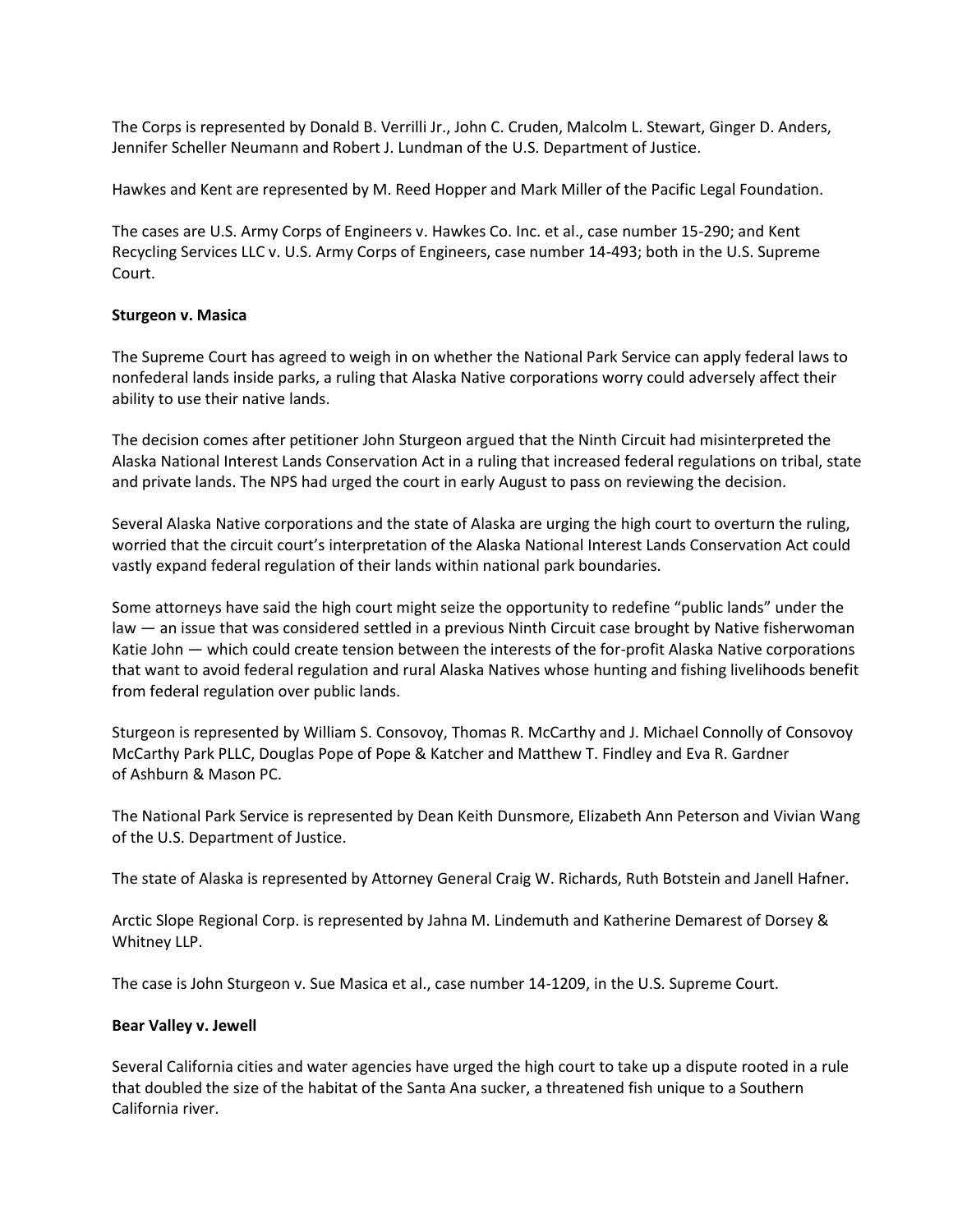The group argued in its Sept. 22 petition that the U.S. Fish and Wildlife Service ran afoul of the National Environmental Policy Act through its failure to properly examine the environmental impact of the 2010 rule on issues such as water rights, water supplies and flood control efforts along the Santa Ana River.

The appeal follows a Ninth Circuit decision in June that rejected claims that the FWS erred in its critical habitat designation for the Santa Ana sucker and violated the Endangered Species Act by failing to cooperate with state and local agencies on the water issues — a stance reiterated in the group's petition.

Parker Moore, a principal at Beveridge & Diamond PC, said the case is important because it pits NEPA against the ESA.

"The regulated industry is suggesting that the application of NEPA is appropriate in addition to the application of the Endangered Species Act, whereas the environmental groups — in an unusual move — are saying that NEPA is inapplicable," he said.

And he said the case raises questions about the utility of habitat conservation plans, because habitat conservation plans often are entered into with the understanding that critical habitat won't be proposed in areas that HCPs have been developed.

"The Fish and Wildlife Service used its ESA critical habitat designation authority here to basically trump a habitat conservation plan, and there was no opportunity for the potential effects on stakeholders to be taken into consideration because NEPA wasn't performed," Moore said.

The city of Riverside, Riverside County Flood Control and Water Conservation District, and Western Municipal Water District are represented by Gregory K. Wilkinson, Charity Schiller and Kira Johnson of Best Best & Krieger LLP.

The Riverside County Flood Control and Water Conservation District is also represented by Riverside County Counsel Gregory P. Priamos and Deputy County Counsel Melissa Cushman.

The case is Bear Valley Mutual Water Co. et al. v. Sally Jewell et al., number 15-367 in the U.S. Supreme Court.

## **Alaska v. Village of Kake**

Alaska has **asked the Supreme Court** to review a Ninth Circuit decision making a major national forest offlimits to road construction and logging. The state argued that the circuit overstepped its constitutional authority by ignoring the executive branch's judgment and siding with a tribe and environmental groups.

According to the state, the Ninth Circuit got it wrong when it ruled against the U.S. Department of Agriculture's decision to withdraw the Tongass National Forest's inclusion in the so-called Roadless Rule.

The rule, signed at the end of President Bill Clinton's term in office, placed nearly 60 million acres of national forest off-limits to road construction and logging and encompassed the majority of the 16.8 million-acre Tongass in southeastern Alaska, according to the state's petition. But the administration of President George W. Bush overturned that decision, reopening Tongass to construction and logging in a 2003 settlement with Alaska.